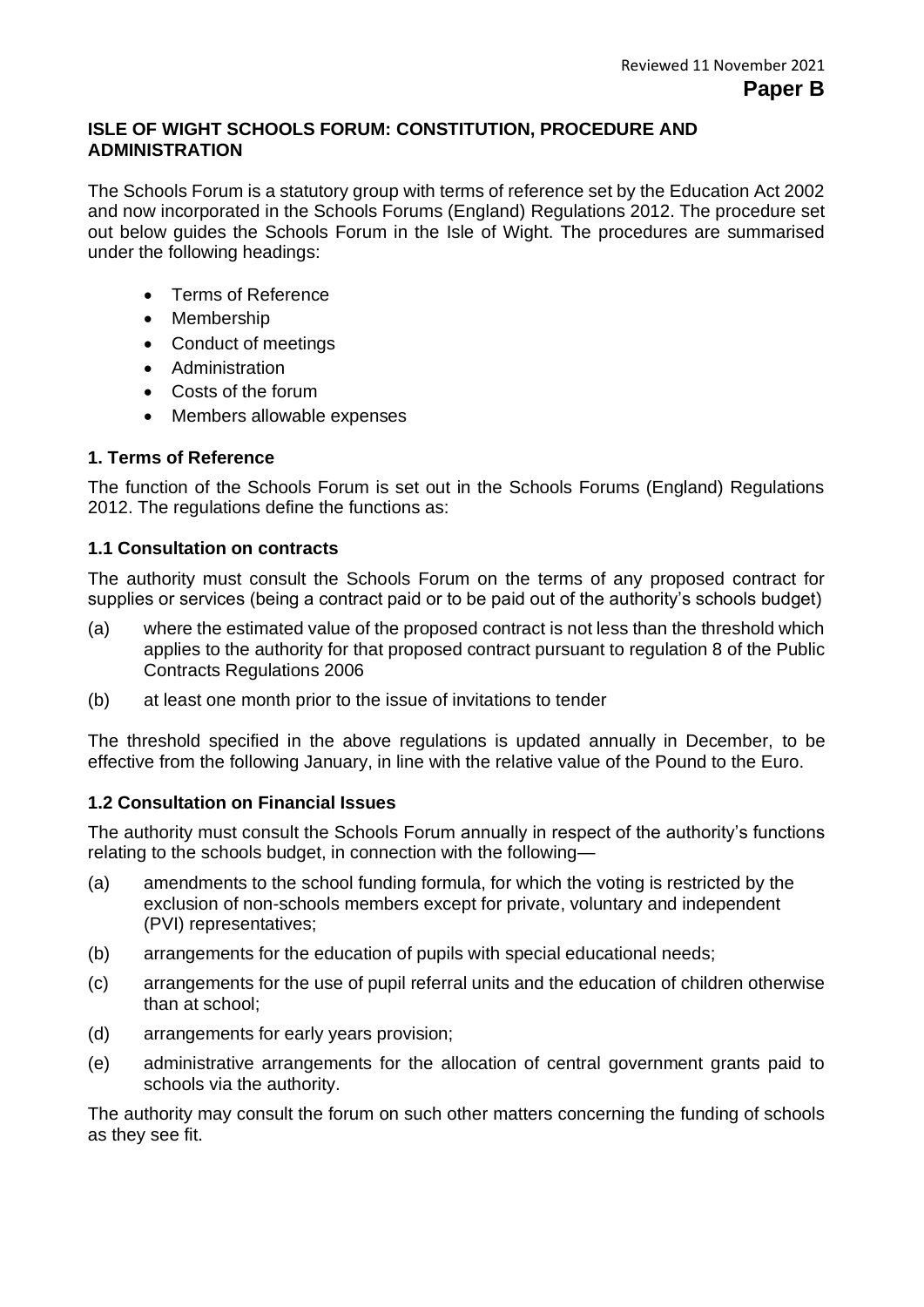#### **1.3 Information about consultations**

The Schools Forum must inform the governing bodies of schools maintained by the authority of any consultation carried out by the authority under regulation 9 or 10, as soon as it reasonably can.

#### **2 Membership**

- 2.1 The Schools Forum membership is to be published on the Schools Forum webpage. It represents the minimum membership which secures a reasonable non-school membership.
- 2.2 The maintained school members consist of both headteachers (or a headteacher's representative) and governors. Heads and governors can nominate substitute members from maintained schools in order that full representation across the phases is secured at each meeting of the forum. Such substitutes should be a suitable headteacher/senior manager or governor representative. The clerk should be notified in advance when a substitute is to attend a meeting.
- 2.3 The Pupil Referral Unit should be represented by either the senior manager for the service or the headteacher. A substitute may be nominated and the clerk should be notified in advance when a substitute is to attend a meeting.
- 2.4 The academy members are representatives of academy proprietors in the Isle of Wight and so could be a principal/headteacher or a governor or another person elected by academy proprietors. Academy proprietors can nominate substitute members in order that full representation of the academy sector is maintained. Such substitute members shall be representatives of the sector and not of an individual establishment. The Clerk should be notified in advance if a substitute is to attend a meeting.
- 2.5 Substitutes may also be nominated to attend on behalf of non-school members. The clerk should be notified in advance when a substitute is to attend a meeting.
- 2.6 Following the determination of non-school members, special school and pupil referral unit representatives the balance of maintained primary and secondary school members takes account of the relative numbers of pupils in those sectors and will be reviewed annually in September.
- 2.7 Where the annual review shows that an adjustment in relative group sizes is necessary the relevant group(s) will review the current membership and advise the clerk of the revised membership. In the absence of a voluntary agreement lots will be drawn.
- 2.8 The Executive Member of the Council with responsibility for Children's Services and Education can attend meetings, contribute to the discussion and receive first-hand the views of the Forum.
- 2.9 The election process for representatives of maintained schools, special schools, 16 19 providers and academies will be through the appropriate network for each sector. Early years private, voluntary and independent (PVI) representatives will be appointed by the Local Authority from nominations made through that network. Each Diocese will be responsible for nominating one Church of England and one Roman Catholic representative. All such members will represent the collective views of their colleagues wherever possible.
- 2.10 Members' terms of office are normally for four years from the date of appointment. Members are encouraged to serve for a minimum of two years but may resign at any time by sending written notice to the clerk. Members may stand for reappointment if they remain eligible.
- 2.11 Members cease to hold office when they are no longer part of the interest which they represent but can stay in office if they have a change of school within the same phase.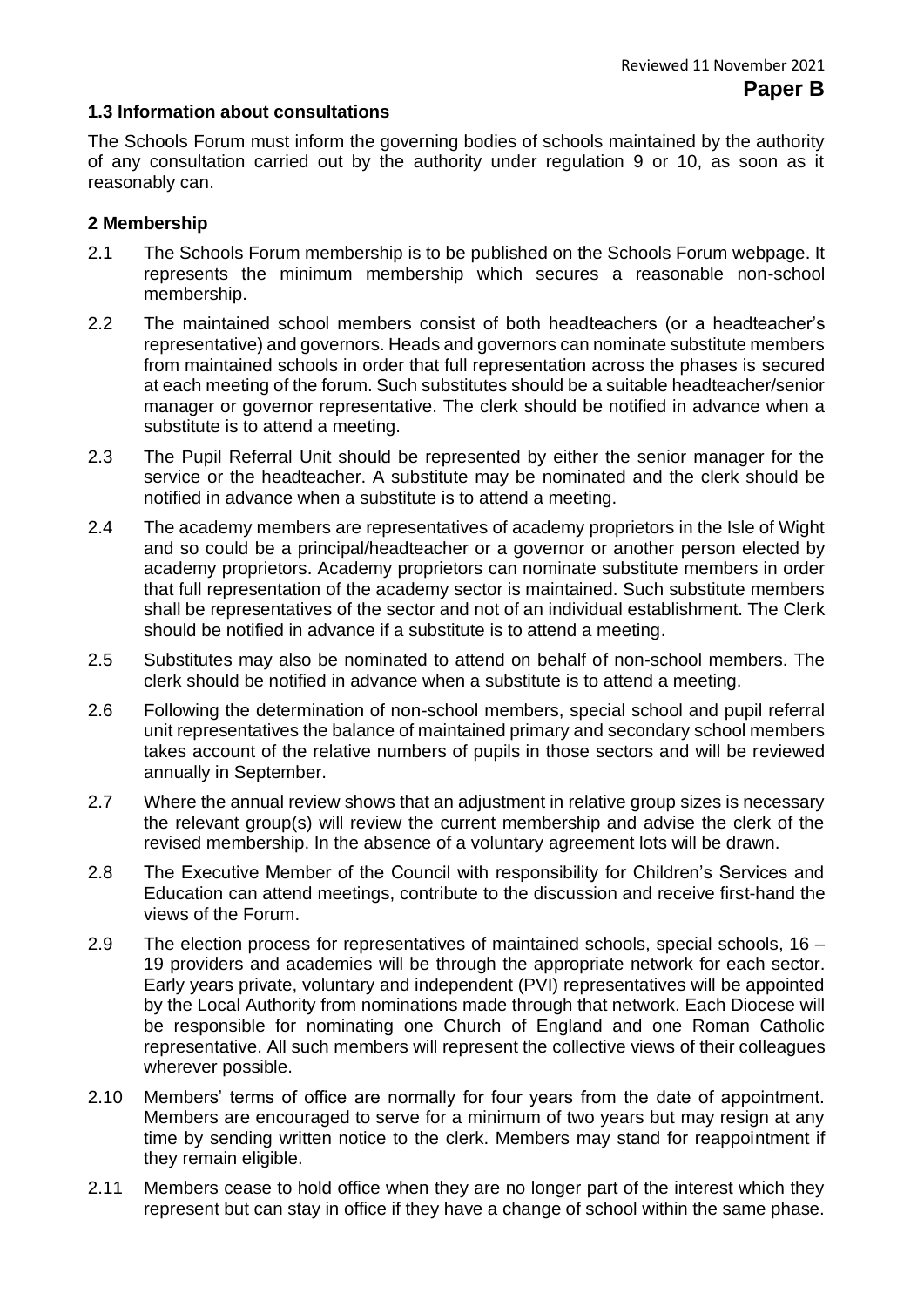### **Paper B**

Thus, if a maintained school became an Academy, then a head or governor at that school would no longer be part of the maintained schools' membership and would cease to hold office.

2.12 The administrative arrangements for the replacement and induction of members will be managed by the clerk appointed to the Schools Forum and membership will be published on the relevant section of the council's website.

#### **3. Conduct of Meetings**

- 3.1 The meetings will be open to the press and public. The School and Early Years Finance (England) Regulations 2021 amended The Schools Forums (England) (Coronavirus) (Amendment) Regulations 2020 to make permanent provisions to enable schools forums meetings to be held remotely. This includes (but is not limited to) telephone conferencing, video conferencing, live webcast, and live interactive streaming. Where a schools forum decides to hold a public meeting by remote means only, the forum should provide support or make alternative arrangements so that any interested parties who do not have telephone or online access can attend virtual meetings.
- 3.2 Questions raised must be pertinent to items on the agenda and in accordance with the [powers and responsibilities](https://www.gov.uk/government/publications/schools-forums-operational-and-good-practice-guide-2015) of the schools forum. Questions received by the clerk that are considered to be outside the remit of the schools forum will be passed to appropriate service as a Freedom of Information request.
- 3.3 During any meeting the Forum has the right to go into confidential session for all or part of the meeting. Confidential sessions are not open to the press and public.
- 3.4 The dates of meetings will be fixed on a 12-month cycle, with a minimum of four meetings per annum. The timing and frequency of meetings will be set by the Forum.
- 3.5 The Forum will elect a Chair and a Vice-Chair annually, at the first meeting in each academic year. An elected Councillor or an officer of the Council cannot hold the office of Chair of the Schools Forum.
- 3.5 Agenda items will be agreed in advance with the Chair of the Forum.
- 3.6 Local authority officers and any person who is invited to speak at meetings will be expected to submit a report to be circulated with the agenda. An example template for the format of reports is included at Appendix A.
- 3.7 The agenda and all supporting papers shall be sent, whenever possible, to members of the Forum not less than five clear days (excluding weekends and bank holidays) before the meeting. Major items will be circulated, whenever possible, up to 10 working days prior to the meeting to allow representatives time to consult.
- 3.7 The quorum will be 40% of the total of school and non-school members.
- 3.8 Declarations of interest by members should be made at the start of the proceedings.
- 3.9 In order to fulfil its functions the forum may commission work from the council; commission work from outside the council and/or undertake additional consultation at the request of the council.
- 3.10 The forum has discretion to set up sub committees and to determine the terms of reference and membership of those sub committees.
- 3.11 It will be normal practice for the forum to indicate its view on all items. Where necessary a specific counted vote will be taken and where such a vote is taken the clerk will record the numbers alongside the decision in the minutes of the meetings. Except as provided for in 3.12 all members are entitled to vote.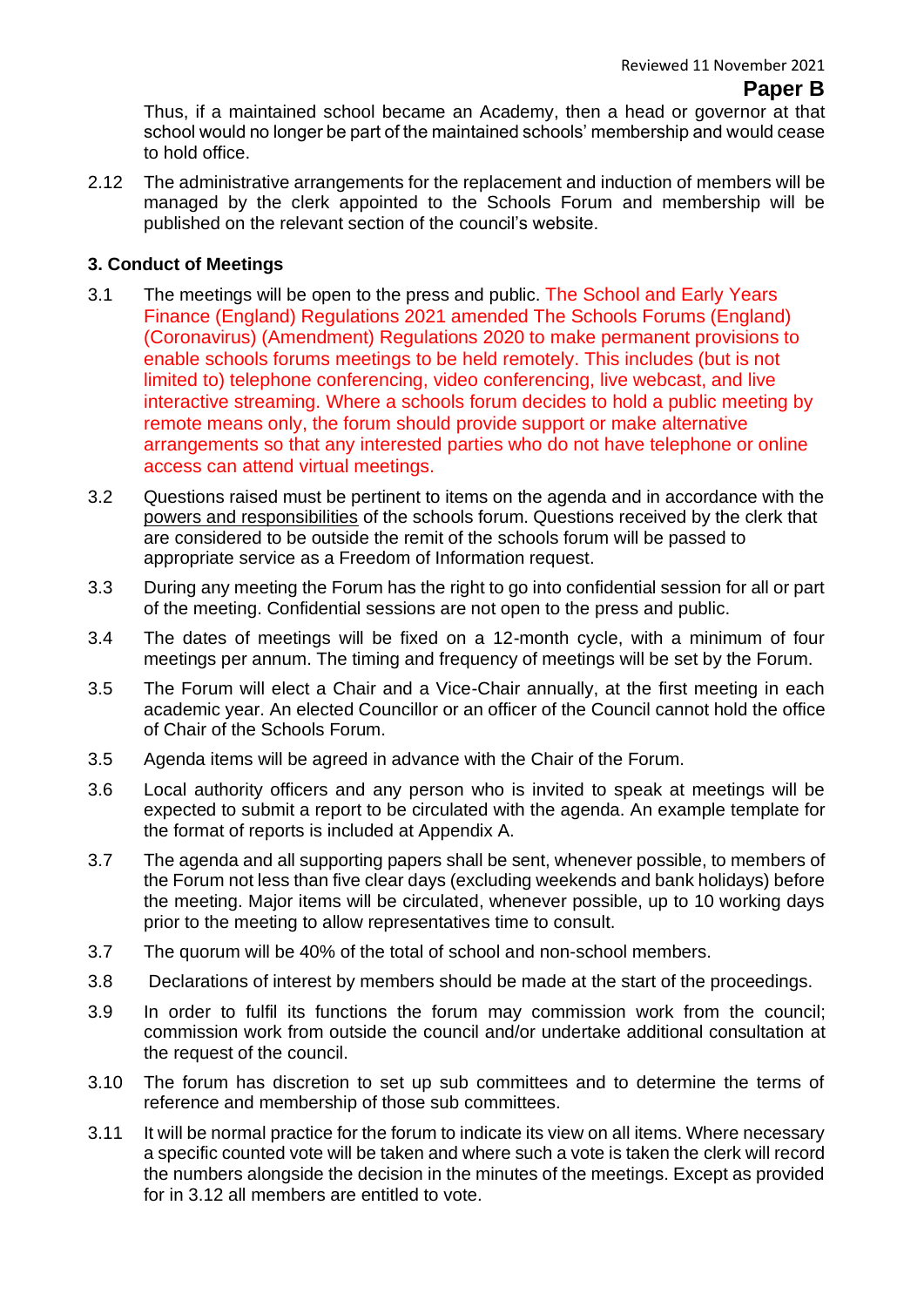#### **Paper B**

- 3.12 Non-school members, other than those who represent early years providers, must not vote on matters relating to the funding formulae to be used by the local authority to determine the amounts to be allocated to schools and early years providers.
- 3.13 When considering those services where regulations allow for maintained primary and secondary schools to determine that budgets should be de-delegated and pooled centrally only those members representing the relevant maintained school phase may vote.
- 3.14 Minutes of the forum will be circulated as draft minutes, with the approval of the chair, to members of the Schools Forum within 10 working days of the meeting and used by the clerk to ensure actions agreed are implemented. Draft minutes will be adopted at the following meeting. The forum will determine any matters to be recorded as confidential. The adopted minutes will be included on the Schools Forum webpage.
- 3.15 The outcomes of discussions at the Schools Forum will feed into the Executive Member and other decision-making processes of the council.

#### **4. Administration**

- 4.1 The Director of Children's Services, in consultation with the Head of Corporate Governance, will nominate a clerk to the Schools Forum. The clerk will be responsible for arranging all meeting administration including venue, notification of meetings, clerking and recording of meetings, pre-agenda management, distribution of agenda and minutes, including the results of meetings and the action taken by the council in response to forum advice, to forum members, and the wider school community (as agreed by the Schools Forum).
- 4.2 In accordance with the e-government strategy all forum matters will be managed electronically wherever possible although on occasions the use of paper may be deemed more appropriate.
- 4.3 The clerk will be responsible for the management of all expenses claims.
- 4.4 The Head of Finance will be responsible for preparing and monitoring annual accounts on the cost of servicing the Schools Forum and all costs associated with work commissioned by the Schools Forum.

#### **5. Costs of the Forum**

- 5.1 Costs will be attributable to the Schools Budget
- 5.2 The financial undertakings of the forum will be bound by the current Financial Procedures, Financial Regulations and Contract Standing Orders as contained in the council's constitution.

#### **6. Members' Allowable Expenses**

- 6.1 The regulations require that members of the forum be paid reasonable expenses. Expenses may be claimed as detailed below (6.2 - 6.5) in accordance with the current policy on travel allowances and claims as published by the Head of Finance.
- 6.2 On travel members will be reimbursed for the standard public transport fare. Motor vehicles will be reimbursed in line with the current casual staff rates specified by the NJC for local government services. Actual cost of parking will be met with proof of parking fee paid. Subsistence will not be paid.
- 6.3 Financial loss allowance will be paid. Entitlement to this allowance is subject to the respective member incurring any loss of earnings or any individual expenses (other than travel expenses).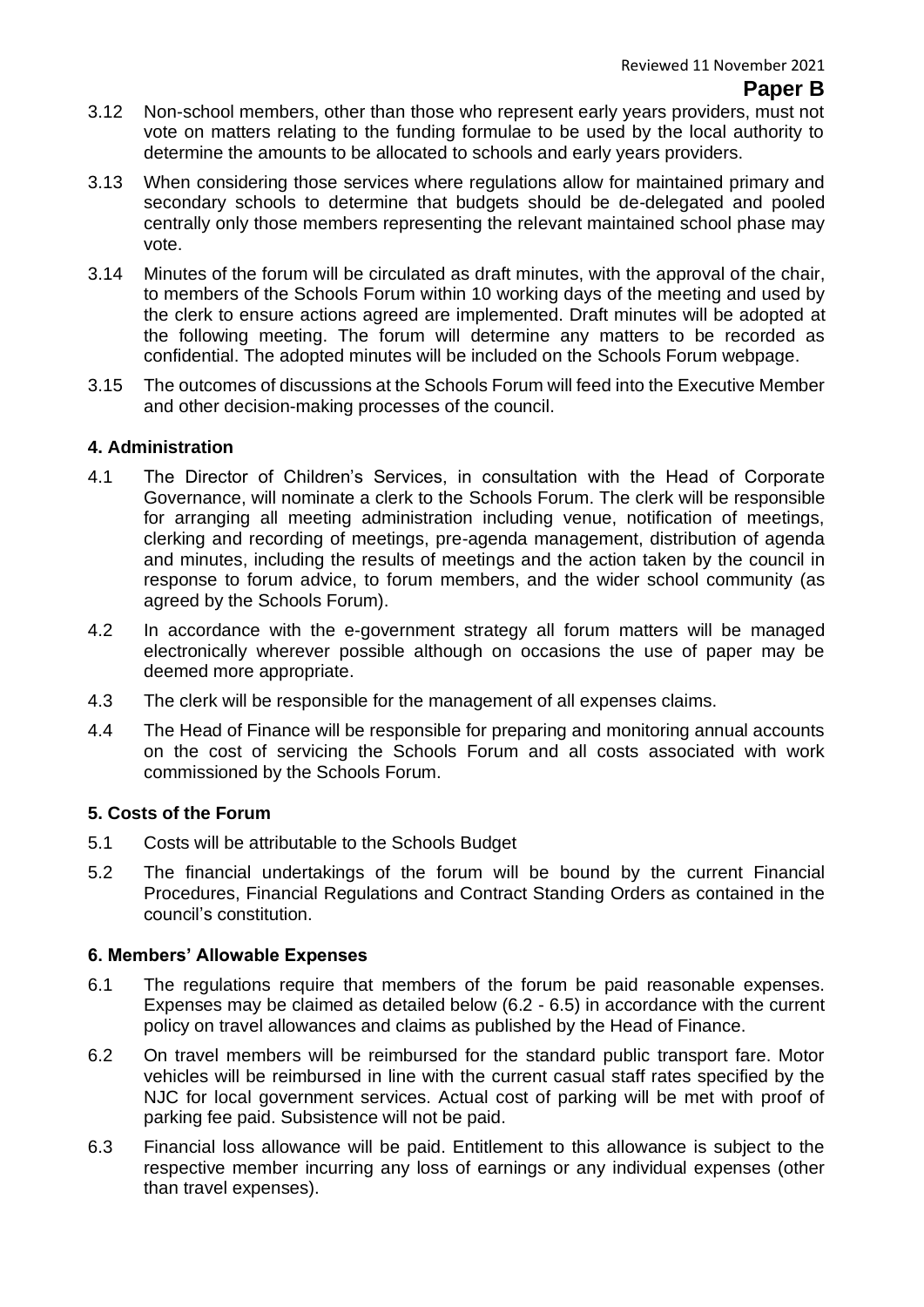#### **Paper B**

- 6.4 Childcare arrangements will be reimbursed at actual cost of care with a registered childminder and/or establishment registered under the Children Act 1989. Receipts will be expected to be submitted along with the claim form.
- 6.5 The clerk will be responsible for issuing claim forms and for ensuring that claims are submitted regularly and completed in accordance with the council policy on travel allowances and claims. Claims may be submitted at any time but must be within the same financial year.